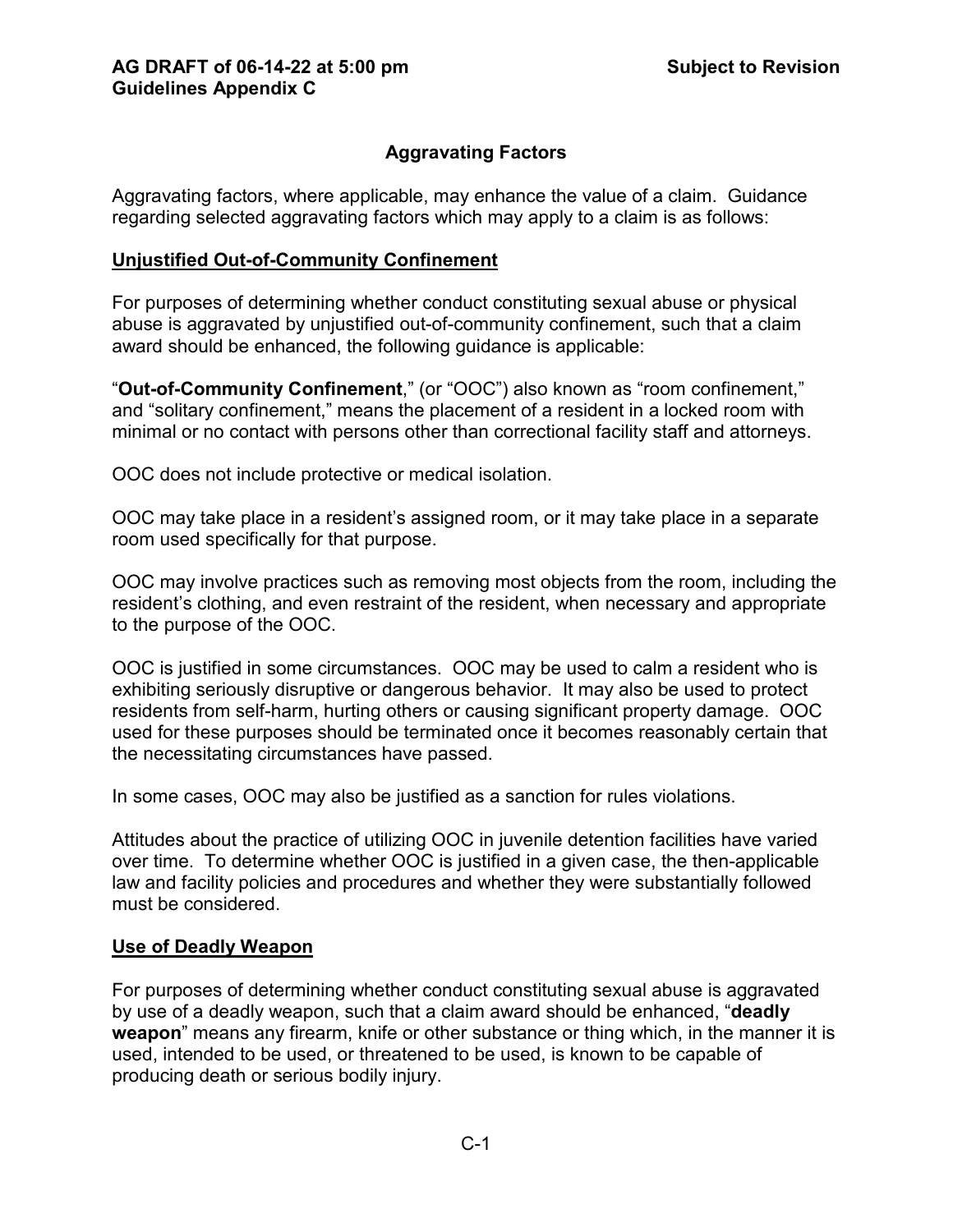# **Mitigating Factors**

Mitigating factors may be taken into consideration by the AG Designee and the Administrator in arriving at an award, recommendation or position concerning a claim.

Mitigating factors do not need to be addressed by the Claimant.

The following guidance is provided regarding how mitigating factors should be considered.

# **Issues of Credibility**

A Claimant's statements, made under oath, shall be presumed credible unless called into question as described below.

Additionally, it should be acknowledged that sexual abuse and physical abuse are traumatic events which can affect victims' ability to recall details clearly. It should also be acknowledged that memory of the details of traumatic events can sometimes be recalled over time. It should also be acknowledged that due to past trauma, and the potential for re-traumatization through recall, victims may only become able to discuss details of their abuse after the passage of time, and may not become comfortable sharing all details at a single time. Therefore, the fact that a victim has not previously disclosed or has only partially disclosed the details of incidents which now form the basis for a Claim shall not, standing alone, be considered as a reason for denial or reduction of a claim.

Understanding the foregoing, if the totality of the circumstances surrounding a Claimant's description of events (which may include how and when details were recalled and disclosed by Claimant, as well as statements made by persons other than Claimant, comparisons with information contained in records, and any other matters typically considered as bearing on credibility) indicates a Claim is predicated on statements lacking in credibility, a Claim may be denied or the amount reduced, on that basis.

# **Problems of Proof**

The degree of proof needed to support a claim or element of a claim or defense will depend upon the nature of the claim and should generally comport with what proof might be reasonably expected to exist in each instance. A Claim may be denied or the amount reduced, or a defense rejected, where reasonably expected proof is lacking to such a degree that it calls into question the legitimacy or veracity of the claim, element or defense.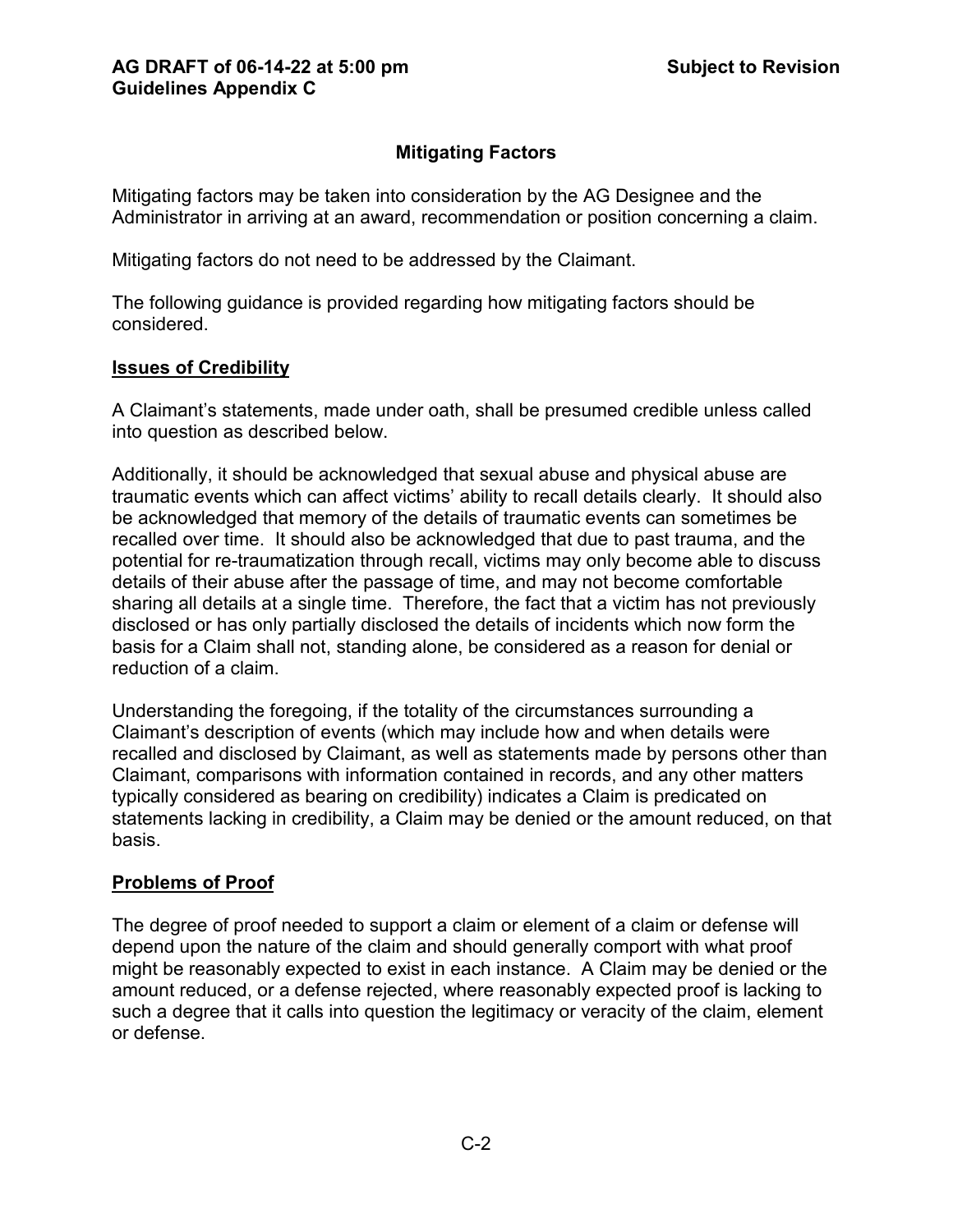### **Legal Issues Including Defenses**

The claims process is designed to be an alternative to litigation. The amounts which may be awarded from the Fund have been developed with consideration given to the fact that by participating, a claimant will largely avoid having to litigate issues of law that would otherwise be raised in a court case or controversy. Therefore, to the extent that issues of law exist and would be applicable to all Claimants equally, simply by virtue of the nature of the claims, generally, they shall not be considered as mitigating factors. To the extent that there are legal issues that are factually unique to a claim, they may be considered and may form the basis to deny or reduce a claim or to reject a defense. The more common legal issues which may be raised are discussed below.

### **Comment Regarding Law Applicable, Generally**

Except where expressly contradicted by the Act or by the Guidelines, it shall be presumed that the law as it exists today is the same as the law that existed at the time of the incident which gave rise to claims of abuse. However, to the extent not expressly contradicted, the parties may raise, and the Administrator may consider, the law and standards applicable at the time of the incidents, if it can be demonstrated that the prior applicable law would require a different result than current law.

#### **Limitations**

This mitigating factor may apply to claims of sexual abuse only where it can be demonstrated that the Claimant had actual knowledge regarding the potential to file a claim during the applicable limitations period and failed to do so. This standard shall be applied to the exclusion of otherwise applicable law.

This mitigating factor may be applied to claims of physical abuse according to applicable law.

#### **Laches**

This mitigating factor may only apply to claims of physical abuse, and when applied, shall apply according to applicable law.

#### **Justification/Privilege**

Justification, as applicable to the definition of Physical Abuse, and as applicable to Outof-Community Confinement as an Aggravating Factor, is already provided for in relation to each of those topics.

Conduct which would constitute Sexual Abuse should not generally be subject to a defense of justification or privilege, except as articulated in the definitions applicable to